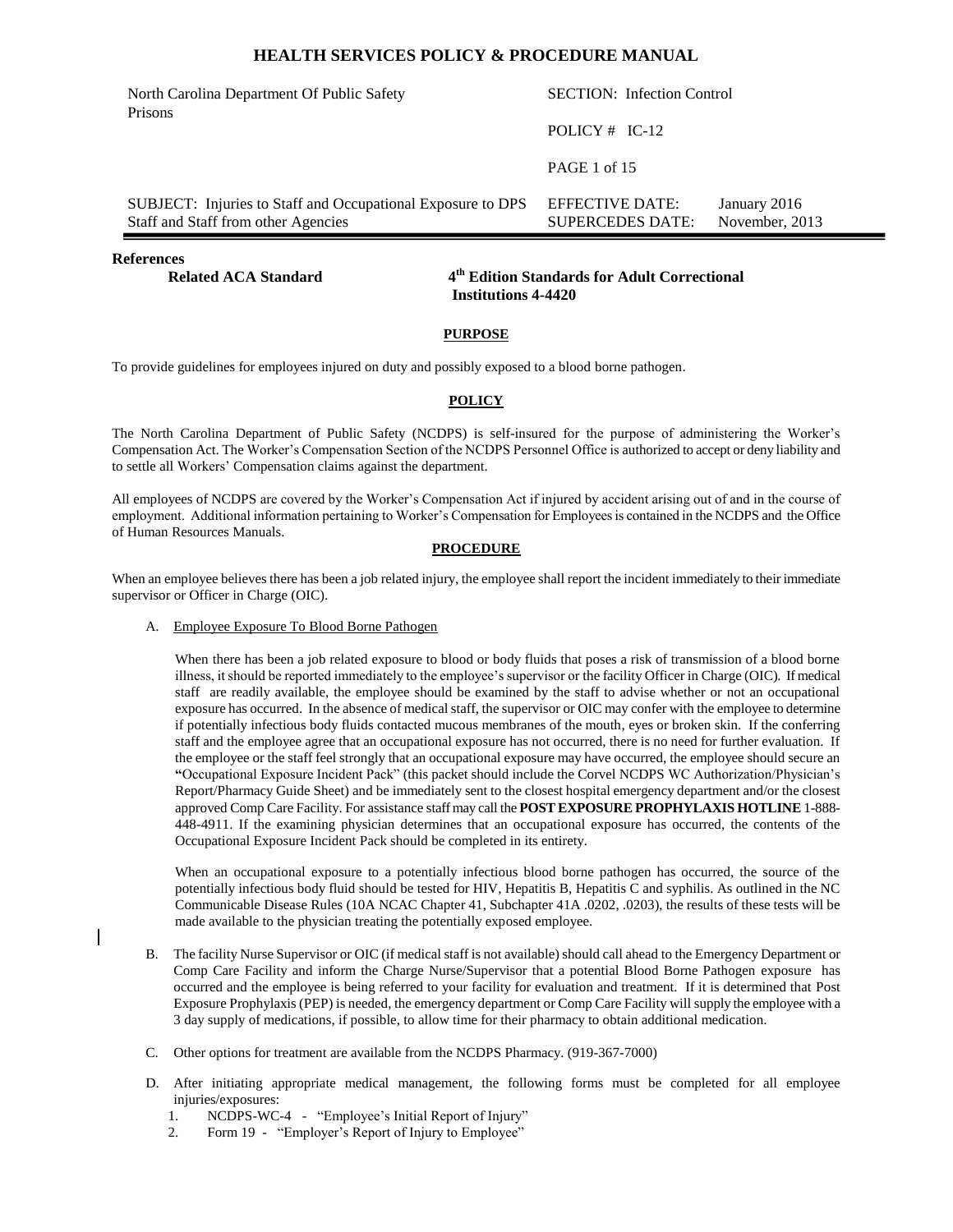| North Carolina Department Of Public Safety<br>Prisons                                              | <b>SECTION:</b> Infection Control          |                                |  |
|----------------------------------------------------------------------------------------------------|--------------------------------------------|--------------------------------|--|
|                                                                                                    | POLICY $#$ IC-12                           |                                |  |
|                                                                                                    | PAGE 2 of 15                               |                                |  |
| SUBJECT: Injuries to Staff and Occupational Exposure to DPS<br>Staff and Staff from other Agencies | EFFECTIVE DATE:<br><b>SUPERCEDES DATE:</b> | January 2016<br>November, 2013 |  |

- E. The OIC is responsible for reporting all Bloodborne pathogen exposures to the facility personnel office by the next business day. The facility nurse supervisor will report all exposures he/she may investigate to the OIC.
- F. All exposure incidents shall be reported on the facility "Sharps Injury Log".

Pauls Y. Smith, M.D.

**12/28/2015**

Infection Control Coordinator

SOR: Standards Director Paula Y. Smith, MD, Chief of Health Services Date

\_\_\_\_\_\_\_\_\_\_\_\_\_\_\_\_\_\_\_\_\_\_\_\_\_\_\_\_\_\_\_\_\_\_\_\_\_\_\_\_\_\_\_\_\_\_\_\_\_\_\_\_\_\_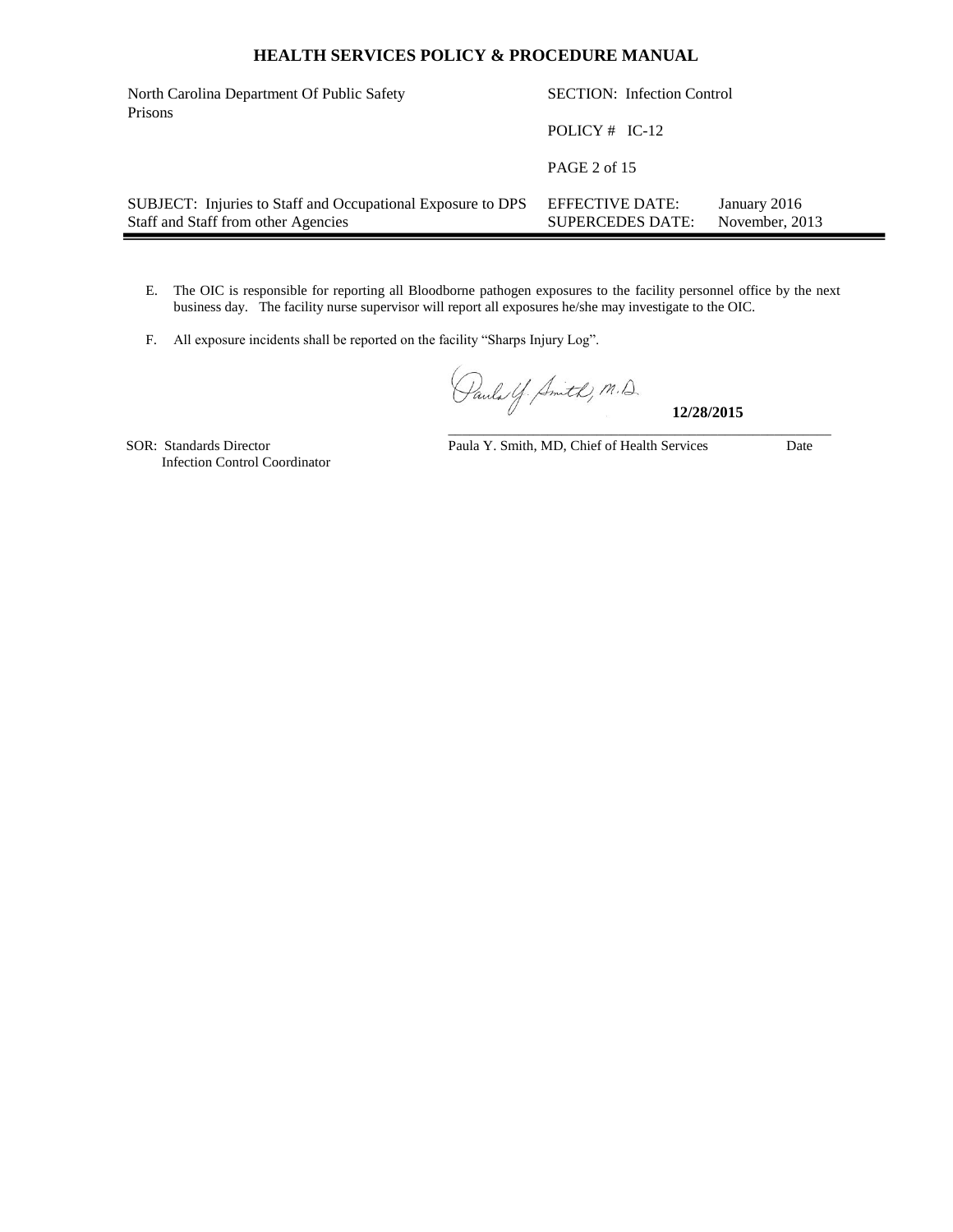| <b>SECTION:</b> Infection Control<br>North Carolina Department Of Public Safety<br>Prisons         |                                            |                                |
|----------------------------------------------------------------------------------------------------|--------------------------------------------|--------------------------------|
|                                                                                                    | POLICY $#$ IC-12                           |                                |
|                                                                                                    | PAGE 3 of 15                               |                                |
| SUBJECT: Injuries to Staff and Occupational Exposure to DPS<br>Staff and Staff from other Agencies | EFFECTIVE DATE:<br><b>SUPERCEDES DATE:</b> | January 2016<br>November, 2013 |

#### **EXPOSURE INCIDENT PACK**

#### **PACKAGE CONTENTS**

| Physician Instructions                          |    |
|-------------------------------------------------|----|
| Occupational Exposure Incident                  | 3  |
| Provider Check List                             | 4  |
| Occupational Exposure Flow Sheet                |    |
| Physical Exam                                   | 6  |
| <b>Treatment Protocols</b>                      |    |
| Treatment Plan                                  | 8  |
| Post Exposure Prophylaxis Fact Sheet            | 9  |
| <b>Consent for Post-Exposure Prophylaxis</b>    | 10 |
| Post-Exposure Prophylaxis Instructions          | 11 |
| Blood-Borne Pathogen Exposure - Written Opinion |    |

Supervisor/Employee:

Read the following and determine if an Occupational Exposure has occurred before initiating this package.

**Occupational Exposure:** An exposure that might place a Health Care Professional (HCP)/employee at risk for HBV, HCV or HIV infection is defined as a percutaneous injury (e.g., a needlestick or cut with a sharp object) or contact of mucous membrane (eyes, mouth) or nonintact skin (e.g., exposed skin that is chapped, abraded, or afflicted with dermatitis) with blood, tissue, or other body fluids that are potentially infectious. In addition to blood and body fluids containing visible blood, semen and vaginal secretions also are considered potentially infectious. Although semen and vaginal secretions have been implicated in the sexual transmission of HBV, HCV, and HIV, they have not been implicated in occupational transmission from patients to HCP. The following fluids also are considered potentially infectious: cerebrospinal fluid, synovial fluid, pleural fluid, peritoneal fluid, pericardial fluid, and amniotic fluid. The risk for transmission of HBV, HCV, and HIV infection from these fluids is unknown; the potential risk to HCP/employee from occupational exposures has not been assessed by epidemiologic studies in health-care settings. **Feces, nasal secretions, saliva, sputum, sweat, tears, urine, and vomitus are not considered potentially infectious unless they contain blood.** The risk for transmission of HBV, HCV, and HIV infection from these fluids and materials is extremely low. Any direct contact (i.e., contact without barrier protection) to concentrated virus in a research laboratory or production facility is considered an exposure that requires clinical evaluation. For human bites, the clinical evaluation must include the possibility that both the person bitten and the person who inflicted the bite were exposed to bloodborne pathogens. Transmission of HBV or HIV infection only rarely has been reported by this route (CDC June 29, 2007).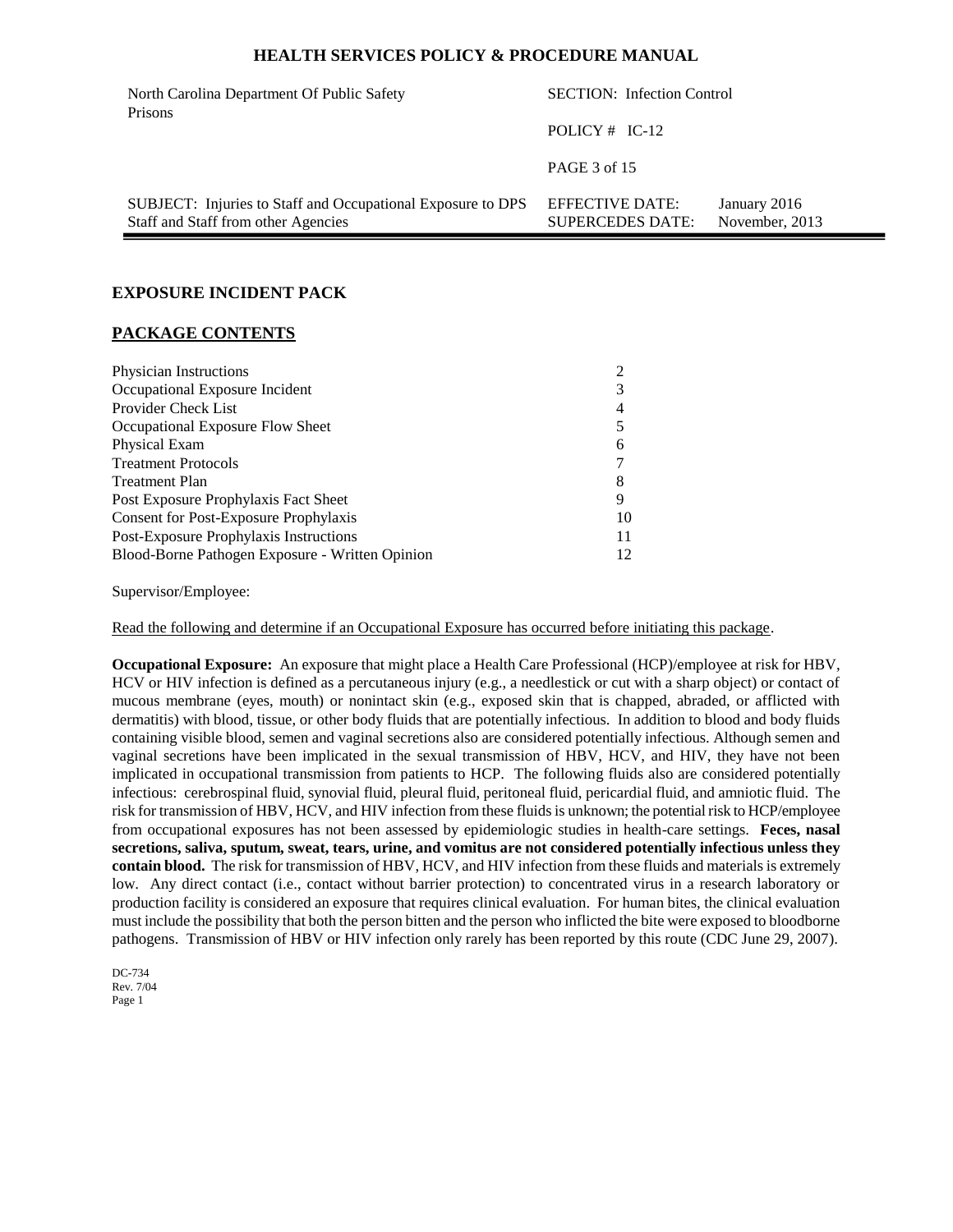| North Carolina Department Of Public Safety<br>Prisons                                              | <b>SECTION:</b> Infection Control          |                                |
|----------------------------------------------------------------------------------------------------|--------------------------------------------|--------------------------------|
|                                                                                                    | POLICY $#$ IC-12                           |                                |
|                                                                                                    | PAGE 4 of 15                               |                                |
| SUBJECT: Injuries to Staff and Occupational Exposure to DPS<br>Staff and Staff from other Agencies | EFFECTIVE DATE:<br><b>SUPERCEDES DATE:</b> | January 2016<br>November, 2013 |

## **PHYSICIAN INSTRUCTIONS**

This North Carolina Department of Public Safety employee has possibly had an exposure to a blood-borne pathogen. Please read page 1 to see if an exposure has occurred. If there has been no exposure, you do not need to continue with this package.

If a blood-borne exposure may have occurred, please complete the enclosed forms.

Be sure to sign pages 4, 5, 6, 8, 10, and 12. Please return all original forms in a sealed envelope marked "CONFIDENTIAL" to the work location noted below:

> (Sending Correctional Facility) Attention: Personnel Department \_\_\_\_\_\_\_\_\_\_\_\_\_\_(Address) \_\_\_\_\_\_\_\_\_\_\_\_\_\_  $\overline{\phantom{a}}$  (City, State, Zip)

The employee is being referred to your facility for evaluation and treatment. If it is determined that postexposure prophylaxis is needed, if possible, please supply employee with a three (3) day supply to allow time for their pharmacy to obtain additional medication. Instruct employee that they should go directly to their local pharmacy to order the remainder of the supply of PEP medication. The employee should take the **Corvel NCDPS WC Authorization/Physician's Report/Pharmacy Guide Sheet** directly to the workman's compensation pharmacy.

To identify the closest workman's comp pharmacy, the employee may access the **Corvel** website. The search is based on the person's zip code. To access the website, go to:

- [www.Corvel.com](http://www.corvel.com/)
- Click on Provider look up
- Go to Find a provider and enter "Search"
- Under select a Network scroll to CorCare RX
- Enter zip code and search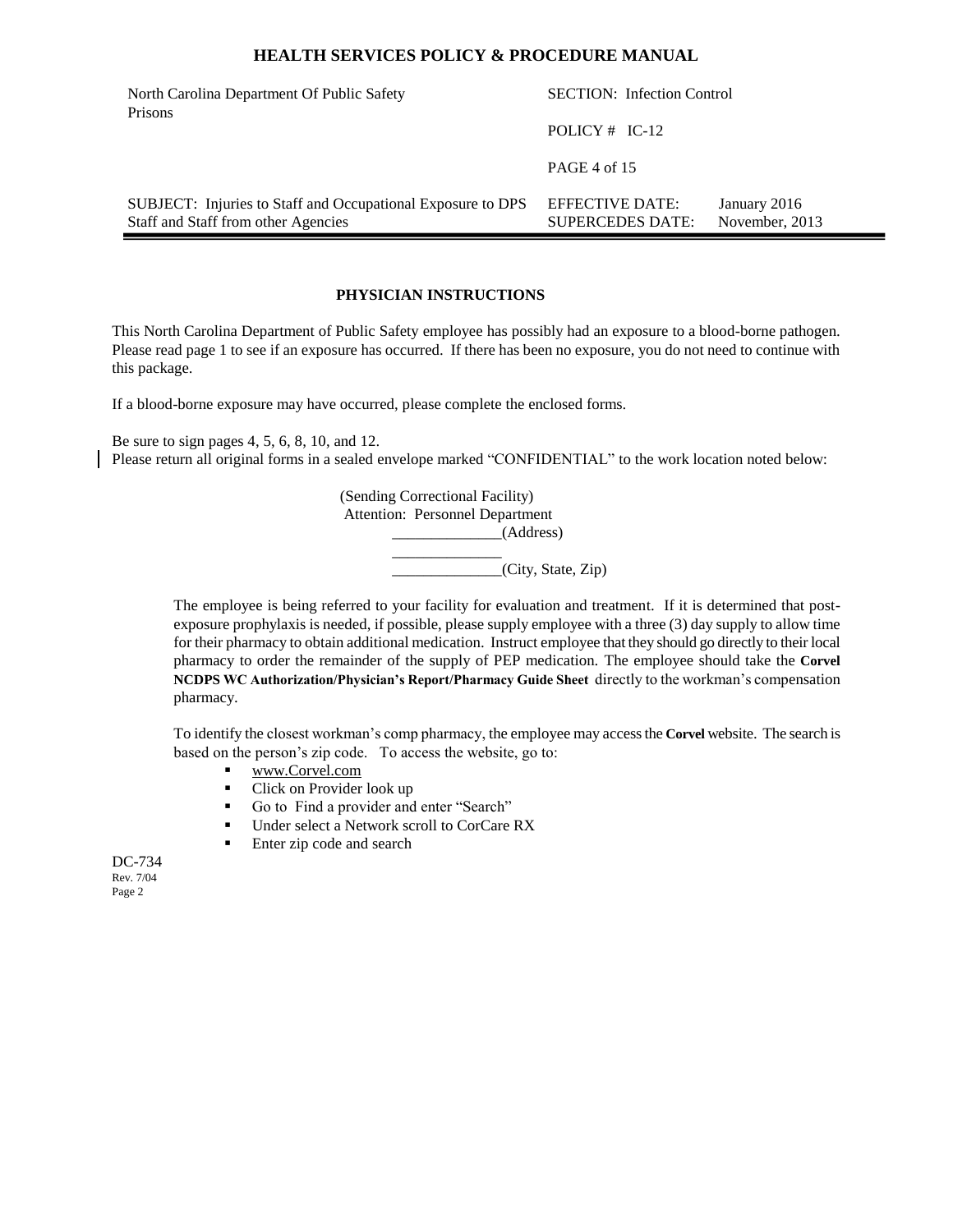| North Carolina Department Of Public Safety<br>Prisons                                              | <b>SECTION:</b> Infection Control          |                                |
|----------------------------------------------------------------------------------------------------|--------------------------------------------|--------------------------------|
|                                                                                                    | POLICY $#$ IC-12                           |                                |
|                                                                                                    | PAGE 5 of 15                               |                                |
| SUBJECT: Injuries to Staff and Occupational Exposure to DPS<br>Staff and Staff from other Agencies | EFFECTIVE DATE:<br><b>SUPERCEDES DATE:</b> | January 2016<br>November, 2013 |

## **NORTH CAROLINA DIVISION OF PRISONS Occupational Exposure Incident**

Introduction to Department of Public Safety Employees

An occupational exposure incident" refers to any incident whereby the exposed person's eyes, mouth or broken skin is brought into contact with fluids directly linked with the transmission of Hepatitis B, C, and/or HIV. Those fluids are: blood, blood products, semen, vaginal secretions, cerebrospinal fluid, synovial fluid, pleural fluid, peritoneal fluid, pericardial fluid, and amniotic fluid.

Feces, nasal secretions, saliva, sputum, sweat, tears, urine and vomitus are not considered potentially infectious unless they contain blood. (CDC, 2007).

#### **Consultations**

Clinicians who have questions pertaining to post-exposure incidents are referred to the **National Clinician Post-exposure Prophylaxis Hotline 1-888-448-4911** which is available 24 hours a day for consultation.

**Needle stick** (website for clinicians to manage and document occupational exposures) [http://www.needlestick.mednet.ucla.edu](http://www.needlestick.mednet.ucla.edu/)

**Hepatitis Hotline** (**888)-443-7232 http://www.cdc.gov/hepatitis**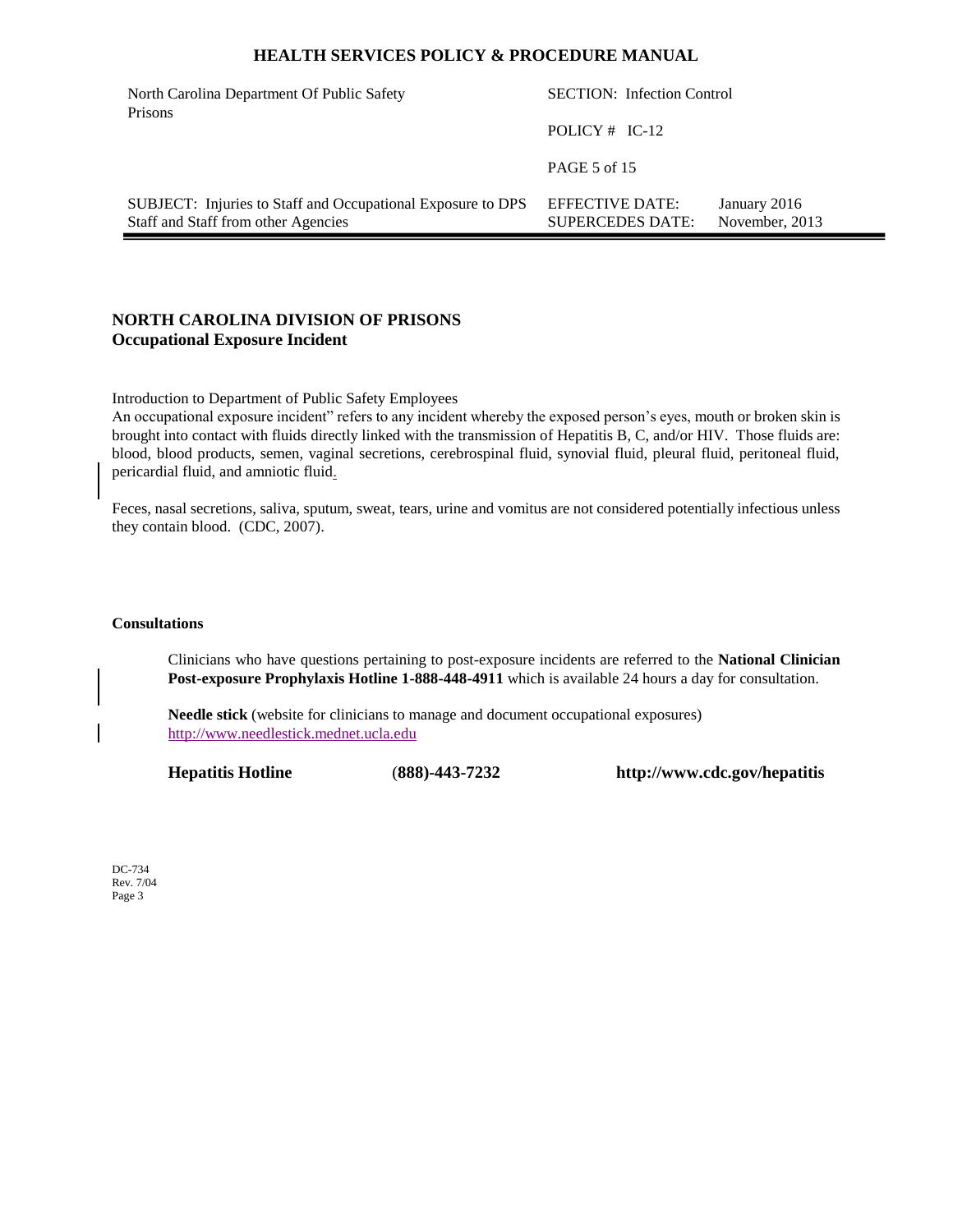| North Carolina Department Of Public Safety<br>Prisons                                              | <b>SECTION:</b> Infection Control          |                                |
|----------------------------------------------------------------------------------------------------|--------------------------------------------|--------------------------------|
|                                                                                                    | POLICY $#$ IC-12                           |                                |
|                                                                                                    | PAGE 6 of 15                               |                                |
| SUBJECT: Injuries to Staff and Occupational Exposure to DPS<br>Staff and Staff from other Agencies | EFFECTIVE DATE:<br><b>SUPERCEDES DATE:</b> | January 2016<br>November, 2013 |

#### **Occupational Exposure Incident**

#### Provider Check List

An "occupational exposure" refers to any incident whereby the exposed person's eyes, mouth, or non-intact skin is brought into contact with fluids potentially linked with the transmission of Hepatitis B, C, and/or HIV. Those fluids are: blood, blood products, semen, vaginal secretions, cerebrospinal fluid, synovial fluid, pleural fluid, peritoneal fluid, pericardial fluid, and amniotic fluid. Feces, nasal secretions, saliva, sputum, sweat, tears, urine and vomitus are not considered potentially infectious unless they contain blood.

Please remember, an occupational exposure involving a high-risk patient can create severe anxiety in the exposed employee. A reassuring attitude is an essential component of care. It is often helpful to remind the exposed person of the best estimate of the rate of seroconversion for individuals:

- HBV- Healthcare personnel who received hepatitis B vaccines and developed immunity to the virus are at virtually no risk for infection. For susceptible person, the risk from a single needle stick or cut exposure to HBV infected blood ranges from 6-30%. While there is a risk for HBV infection from exposures of mucous membranes or normal skin, there is no known risk for HBV from exposure to intact skin.
- HCV- The average risk for infection after a needle stick or cut exposure to HCV infected blood is approximately 1.8%.
- HIV- The average risk of HIV infection after a needle stick or cut exposure to HIV infected blood is 0.3% ( 3 in 1000); the risk after exposure of the eye, nose or mouth is 0.1% (1 in 1000); and the risk after exposure of non-intact skin is estimated to be less than 0.1%.

To summarize, the following should take place as soon as possible when faced with an incident of an occupational exposure.

- [ ] 1. Confirm with the employee that they will report the injury to personnel. It is the responsibility of the employee to report the injury by the next business day.
- [ ] 2. Confirm with the employee that the source (patient) has been identified and the prison medical staff will be notified by your office to initiate testing for HIV, HBsAG, HCV Antibody, and STS.
- [ ] 3. The exposed employee must complete the exposure risk history on the Occupational Exposure Flow sheet (Page 6).
- [ ] 4. Review carefully, with the exposed person, the information given as history.
- [ ] 5. Complete the physical exam, review treatment recommendations and plan treatment with the employee's involvement. It is important to remember that the individual has the right to refuse any phase of recommended treatment, but this must be carefully documented.
- [  $\vert$  6. Treating physician and employee complete Page 6,7,9 and 13.
- [ ] 7. Emphasize to the employee what follow-up is recommended and that it is his/her responsibility to follow through with recommendations.
- [  $\beta$ . If combination antiretroviral therapy is indicated, if possible, please provide a 3-days supply from the emergency department or Comp Care Facility with instructions and send them to the local pharmacy with a prescription for the remaining medication. If the emergency department or Comp Care Facility is unable to provide a 3-days supply, please give the employee a prescription for a 3-days supply of the medications, in addition to a prescription for the 4 week supply. (The prescription for a 3-days supply will be needed for the NC DOC pharmacy, **if** the local pharmacy does not stock the prescribed medications).

M.D. Signature: Date:

Employee Signature: Date: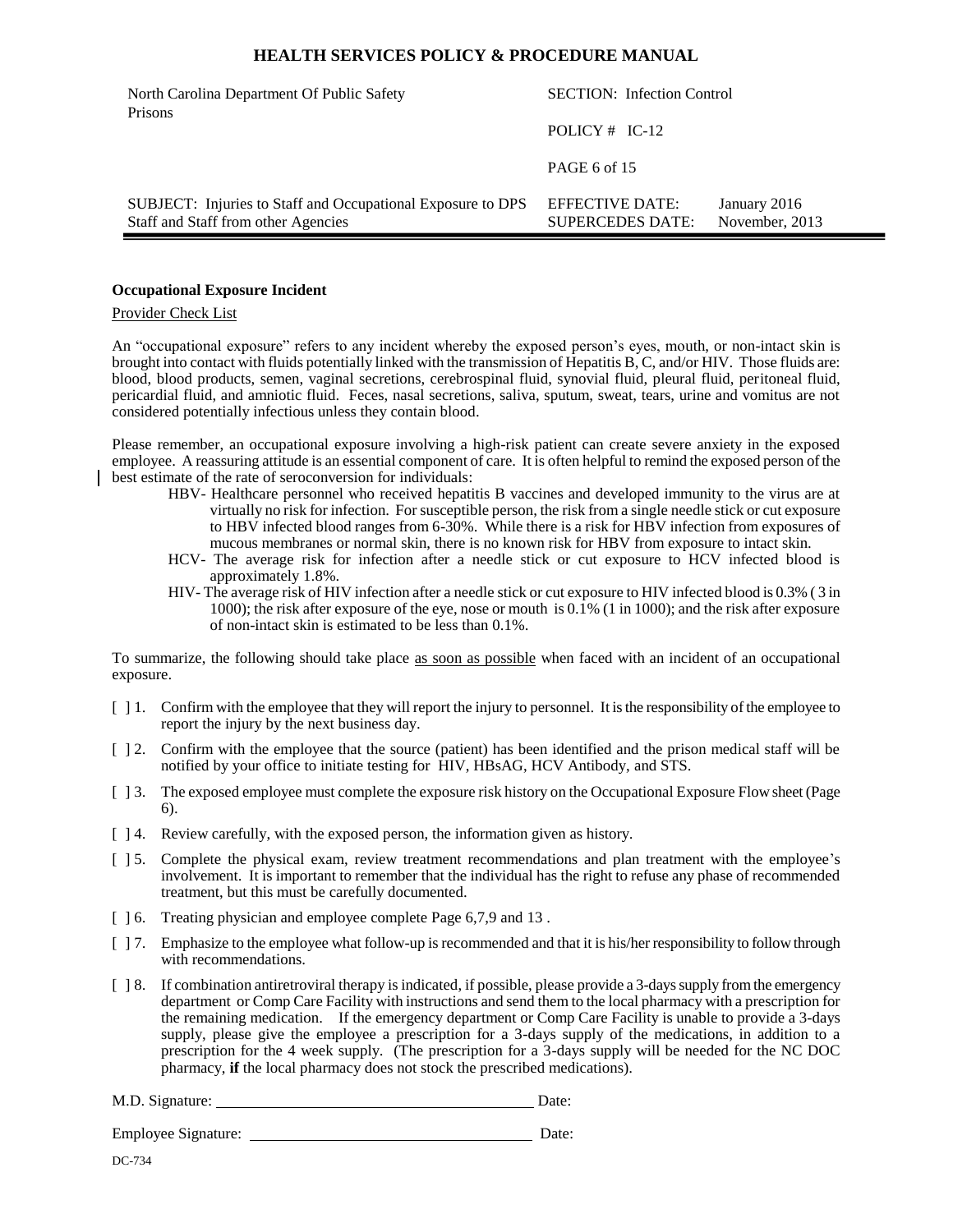| North Carolina Department Of Public Safety                                                         | <b>SECTION:</b> Infection Control          |                                |
|----------------------------------------------------------------------------------------------------|--------------------------------------------|--------------------------------|
| Prisons                                                                                            | POLICY $#$ IC-12                           |                                |
|                                                                                                    | PAGE 7 of 15                               |                                |
| SUBJECT: Injuries to Staff and Occupational Exposure to DPS<br>Staff and Staff from other Agencies | EFFECTIVE DATE:<br><b>SUPERCEDES DATE:</b> | January 2016<br>November, 2013 |

Rev. 7/04 Page 4

 $\overline{1}$ 

 $\begin{array}{c} \hline \end{array}$ 

 $\mathsf I$ 

## **Occupational Exposure Flow Sheet**

#### TO BE COMPLETED BY EXPOSED EMPLOYEE

| Date of exposure that the state of exposure that the state of exposure that the state of exposure that the state of exposure that the state of exposure that the state of exposure that the state of exposure that the state o<br>Description of exposure:<br><b>SOURCE HISTORY</b>              |                                                                                                                  |                                                                       | Date<br><b>Facility Name</b><br>Time of exposure                                          |            |
|--------------------------------------------------------------------------------------------------------------------------------------------------------------------------------------------------------------------------------------------------------------------------------------------------|------------------------------------------------------------------------------------------------------------------|-----------------------------------------------------------------------|-------------------------------------------------------------------------------------------|------------|
| Description of source (patient):                                                                                                                                                                                                                                                                 |                                                                                                                  |                                                                       |                                                                                           |            |
| Diagnosis<br>Known (X if known):                                                                                                                                                                                                                                                                 | Same sex partner<br>IV drug user<br><b>HIV</b> positive<br>Hepatitis B positive<br>Hepatitis C positive<br>Other |                                                                       | Multiple sexual partners<br>Previous blood transfusions<br>Previous occupational exposure |            |
| <b>EMPLOYEE HISTORY</b>                                                                                                                                                                                                                                                                          |                                                                                                                  |                                                                       |                                                                                           |            |
| Has treatment been initiated at another facility? Yes<br>Nature                                                                                                                                                                                                                                  |                                                                                                                  | No<br>of                                                              |                                                                                           | treatment: |
| Please answer as honestly as you can whether you have the following personal risk factors?<br>Pregnant<br>Previous blood transfusion<br>Previous occup. Exposure<br>Multiple sex partners<br>Same sex partner<br>IV drug user<br>Known $HIV +$<br>Previous Hep. Infection<br>Current medications | Yes<br>Yes<br>$\frac{1}{\sqrt{1-\frac{1}{2}}}\gamma$<br>Yes<br>Yes<br>$\mathbf{Yes}$<br>Yes<br>Yes<br>Yes        | No<br>No<br>No<br>No<br>No<br>No<br>No<br>Type<br>No<br>If yes, list: | LMP (Date)<br>Date<br>Date<br>No                                                          |            |
| Previous immunizations:<br>Hepatitis B vaccine<br>(series of 3)<br>Serologic confirmation of<br>immunity<br>Tetanus vaccine                                                                                                                                                                      | Yes<br>Yes<br>Yes                                                                                                | Date<br>Date<br>Date                                                  | No<br>No<br>No                                                                            |            |
| Employee Signature                                                                                                                                                                                                                                                                               |                                                                                                                  |                                                                       |                                                                                           |            |
| Reviewed by Provider                                                                                                                                                                                                                                                                             |                                                                                                                  |                                                                       |                                                                                           |            |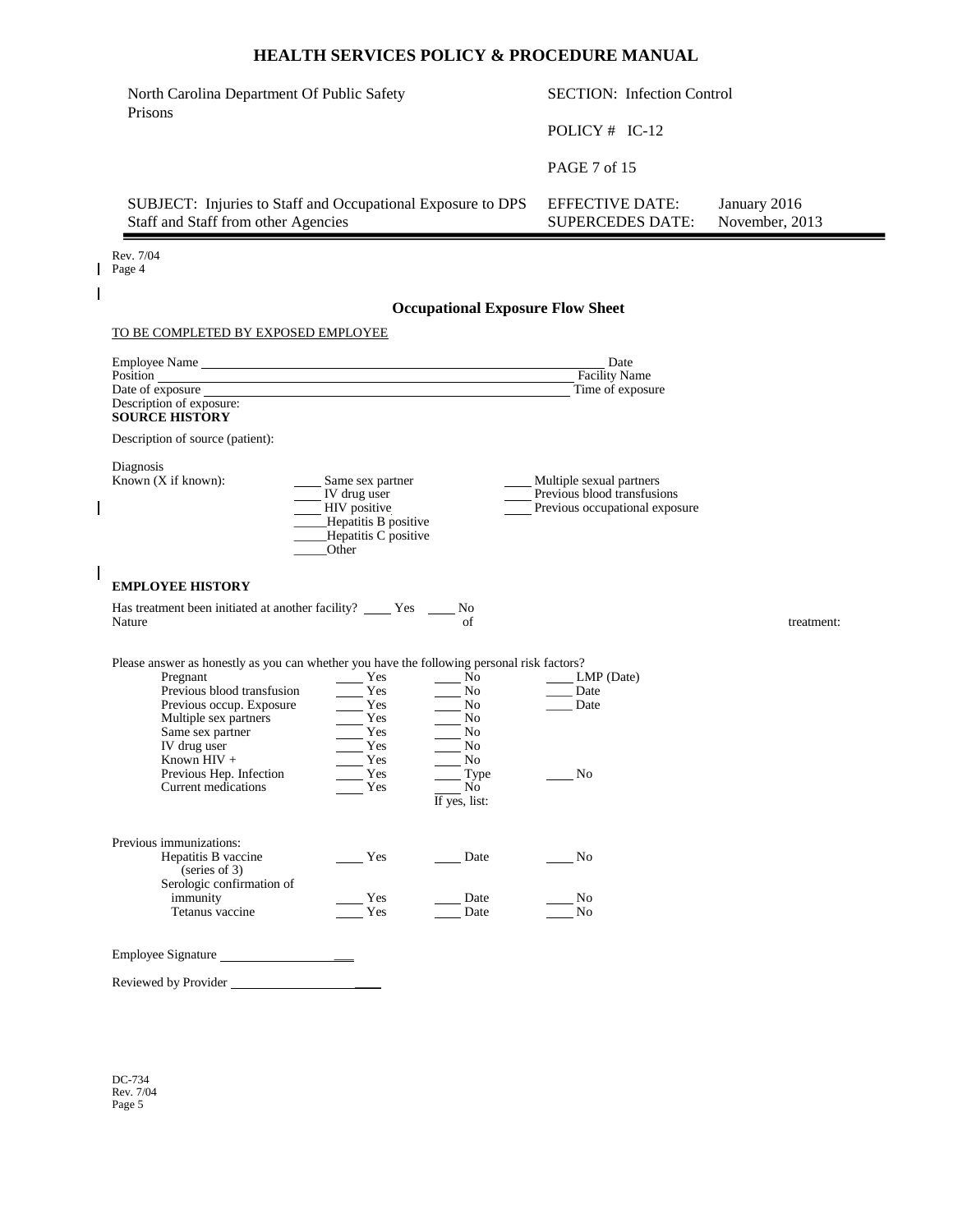| North Carolina Department Of Public Safety<br>Prisons                                              | <b>SECTION:</b> Infection Control                 |                                |
|----------------------------------------------------------------------------------------------------|---------------------------------------------------|--------------------------------|
|                                                                                                    | POLICY $#$ IC-12                                  |                                |
|                                                                                                    | <b>PAGE 8 of 15</b>                               |                                |
| SUBJECT: Injuries to Staff and Occupational Exposure to DPS<br>Staff and Staff from other Agencies | <b>EFFECTIVE DATE:</b><br><b>SUPERCEDES DATE:</b> | January 2016<br>November, 2013 |

# **PHYSICAL EXAM**

# TO BE COMPLETED BY EXAMINER

# PHYSICAL EXAM:

- 1. Exposure Site
- 2. Lymphatic Exam
- 3. Abdominal Exam

Liver

Spleen

4. Oral Cavity

Ulcerations

Candidiasis

| LAB: |                                      | Date | Results |
|------|--------------------------------------|------|---------|
|      | HBsAg                                |      |         |
|      | Anti-HBs                             |      |         |
|      | Anti-HCs                             |      |         |
|      | <b>HIV</b>                           |      |         |
|      | <b>STS</b>                           |      |         |
|      | $CBC$ (if antiretroviral(s) given)   |      |         |
|      | Chem 12 (if antiretroviral(s) given) |      |         |
|      | $U/A$ (if antiretroviral(s) given)   |      |         |
|      |                                      |      |         |

## TREATMENT:

See treatment plan (Page 8) and complete if medications are prescribed.

Provider Signature Date

| DC-734    |
|-----------|
| Rev. 7/04 |
| Page 6    |

 $\mathbf{l}$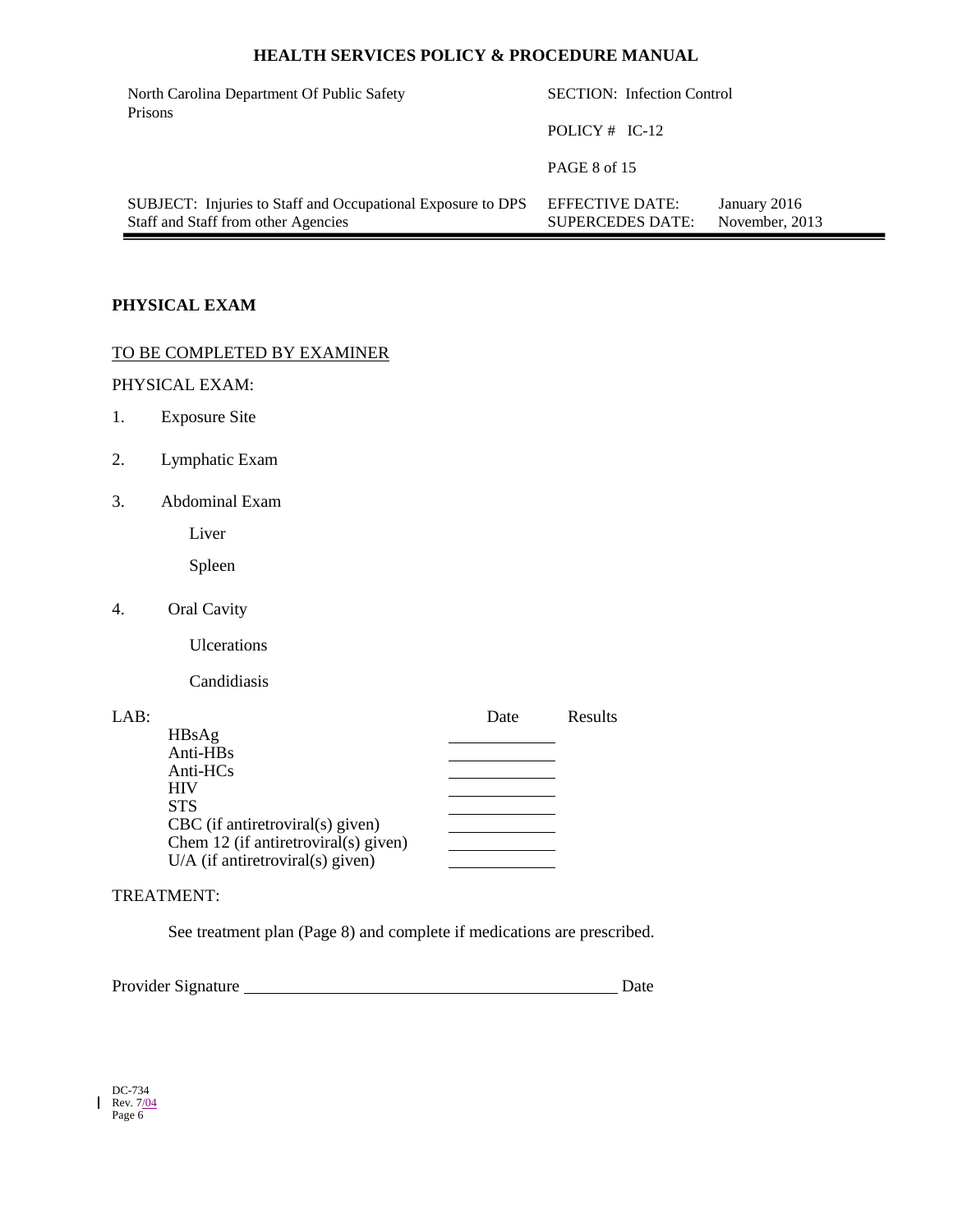| North Carolina Department Of Public Safety<br>Prisons                                              | <b>SECTION:</b> Infection Control          |                                |  |
|----------------------------------------------------------------------------------------------------|--------------------------------------------|--------------------------------|--|
|                                                                                                    | POLICY $#$ IC-12                           |                                |  |
|                                                                                                    | PAGE 9 of 15                               |                                |  |
| SUBJECT: Injuries to Staff and Occupational Exposure to DPS<br>Staff and Staff from other Agencies | EFFECTIVE DATE:<br><b>SUPERCEDES DATE:</b> | January 2016<br>November, 2013 |  |

## **TREATMENT PROTOCOLS**

Consult the following 3 protocols for suggested treatment options for HIV, Hepatitis B, and Hepatitis C.

## **PROTOCOL 1**

Treatment of HIV Exposure

- 1. Provide appropriate counseling.<br>2. HIV prophylaxis
	- HIV prophylaxis

#### **\_\_\_\_\_\_\_\_\_\_\_\_\_\_\_\_\_\_\_\_\_\_\_\_\_\_\_\_\_\_\_\_\_\_\_\_\_\_\_\_\_\_\_\_\_\_\_\_\_\_\_\_\_\_\_\_\_\_\_\_\_\_\_\_\_\_\_\_\_\_\_\_\_\_\_\_\_\_\_\_\_\_\_\_\_\_\_\_\_\_\_\_\_\_\_\_\_\_\_\_\_\_\_\_\_\_\_\_\_\_\_\_\_\_\_\_\_\_\_ PROTOCOL 2**

Treatment of Hepatitis B Exposure

TABLE 5. Recommendations for hepatitis B prophylaxis following percutaneous or mucosal exposure. **TREATMENT WHEN SOURCE IS FOUND TO BE:**

|                                   |                                                | HBsAg positive                                                                                                                             | HBsAg negative             | Source not tested<br>or unknown (treat as if<br>HBsAg positive)                                                                                       |
|-----------------------------------|------------------------------------------------|--------------------------------------------------------------------------------------------------------------------------------------------|----------------------------|-------------------------------------------------------------------------------------------------------------------------------------------------------|
| <b>Exposed</b><br><b>Employee</b> | Previously vaccinated<br>known responder       | No treatment                                                                                                                               | No treatment               | No treatment                                                                                                                                          |
|                                   | <b>HBV</b><br>vaccinated,<br>non-<br>responder | $H B I G x 1$ and<br>revaccinate                                                                                                           | No treatment               | HBIG x 1 and<br>revaccinate                                                                                                                           |
|                                   | Not HBV vaccinated                             | $H B I G x 1$ and $H B$<br>vaccine series                                                                                                  | Initiate HB vaccine series | HBIG x 1 and HB<br>vaccine series                                                                                                                     |
|                                   | Response unknown                               | Test exposed for anti-HBs<br>1. If inadequate, $+$ HBIG X<br>1 plus HB vaccine booster<br>dose<br>If<br>2.<br>adequate,<br>no<br>treatment | No treatment               | Test exposed for anti-HBs<br>1. If inadequate, $+$ HBIG X 1<br>plus HB vaccine<br>booster<br>dose.<br><b>If</b><br>2.<br>adequate,<br>no<br>treatment |

\*HBIG dose 0.06 ml/kg IM +Adequate anti-HBs is > 10 SRU by RIA or positive by EIA **\_\_\_\_\_\_\_\_\_\_\_\_\_\_\_\_\_\_\_\_\_\_\_\_\_\_\_\_\_\_\_\_\_\_\_\_\_\_\_\_\_\_\_\_\_\_\_\_\_\_\_\_\_\_\_\_\_\_\_\_\_\_\_\_\_\_\_\_\_\_\_\_\_\_\_\_\_\_\_\_\_\_**

## **PROTOCOL 3**

Treatment of Hepatitis C Exposure At this time no effective prophylaxis regimen is available.

DC-734 Rev. 7<u>/04</u><br>Page 7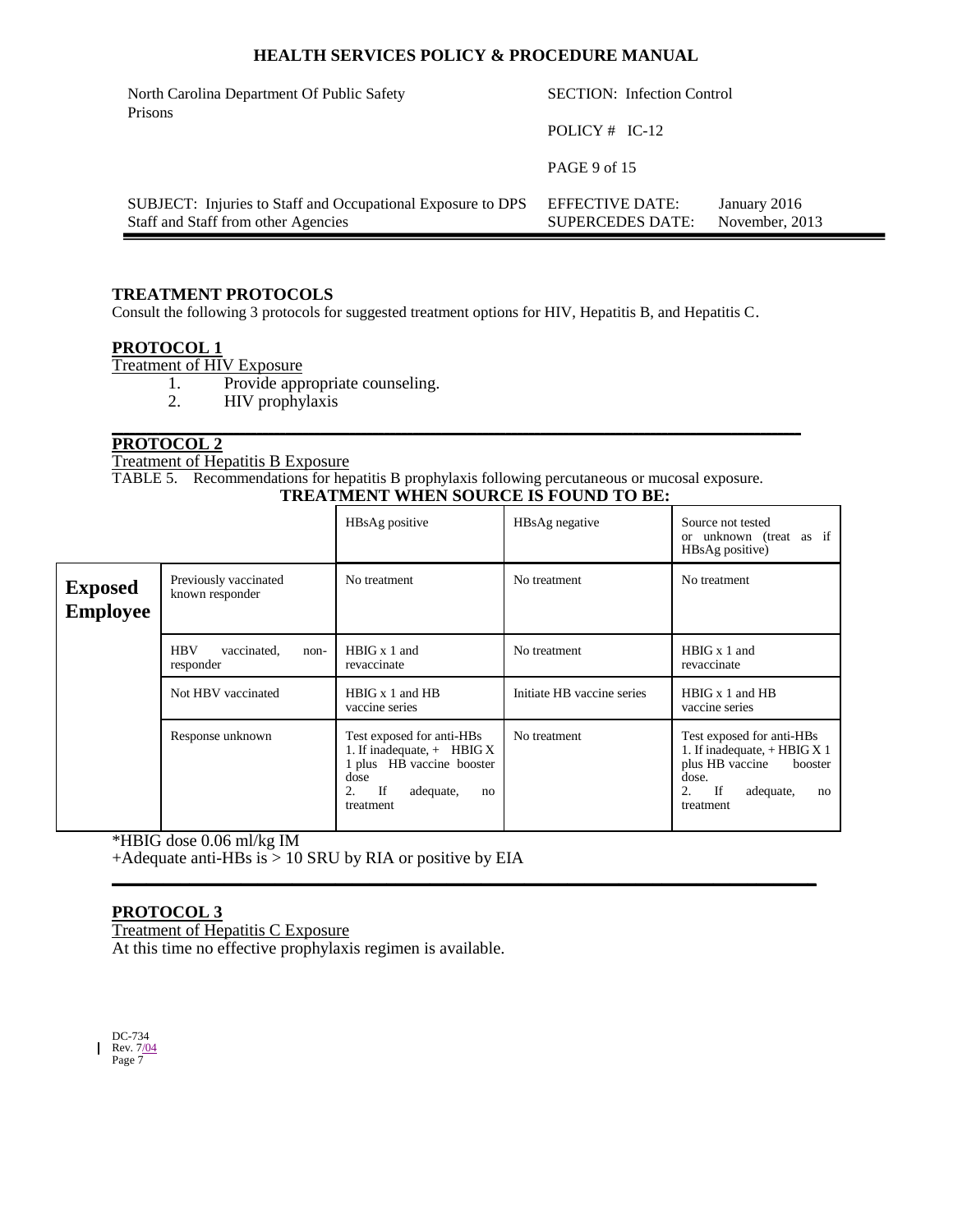| North Carolina Department Of Public Safety<br>Prisons                                              | <b>SECTION:</b> Infection Control          |                                |  |
|----------------------------------------------------------------------------------------------------|--------------------------------------------|--------------------------------|--|
|                                                                                                    | POLICY $#$ IC-12                           |                                |  |
|                                                                                                    | PAGE 10 of 15                              |                                |  |
| SUBJECT: Injuries to Staff and Occupational Exposure to DPS<br>Staff and Staff from other Agencies | EFFECTIVE DATE:<br><b>SUPERCEDES DATE:</b> | January 2016<br>November, 2013 |  |

## **TREATMENT PLAN**

|                                                                                                                                                                                                                          | Dose | Date | <b>Consent Form</b>                                                                                    |
|--------------------------------------------------------------------------------------------------------------------------------------------------------------------------------------------------------------------------|------|------|--------------------------------------------------------------------------------------------------------|
| Medication:<br>Td<br><b>HBIG</b><br>Hep B vac<br>Combivir (Zidovidine, ZDV/<br>Lamivudine: 3TC)<br>Viracept (Nelfinavir) or<br>Crixivan (Indinavir)<br>Antibiotic<br>Need edits to above or eliminate!!!!<br>Counseling: |      |      |                                                                                                        |
| Date when discussed:                                                                                                                                                                                                     |      |      | Report any febrile illness within 12 weeks<br>post-exposure<br>Post-exposure prophylaxis               |
|                                                                                                                                                                                                                          |      |      | Importance of follow-up<br>Reinforce universal precautions and use of personal<br>protective equipment |

Follow-up:

|                                                       | 2 wk.                       | 4 wk.                       | 6 wk.      | 3 mos.   | 6 mos.                 |
|-------------------------------------------------------|-----------------------------|-----------------------------|------------|----------|------------------------|
| All injuries                                          | -0-                         | $-0-$                       | <b>HIV</b> | HIV, STS | *AntiHBs<br><b>HIV</b> |
| with<br>Injuries<br>treated<br>Antiretroviral therapy | CBC<br><b>SMA 19</b><br>U/A | <b>CBC</b><br><b>SMA 19</b> | <b>HIV</b> | HIV, STS | *AntiHBs<br><b>HIV</b> |

\*If given Hep B vaccine

Employee agrees to the following plan for follow-up:

Return to office

Plan

Provider signature Date

Employee Signature Date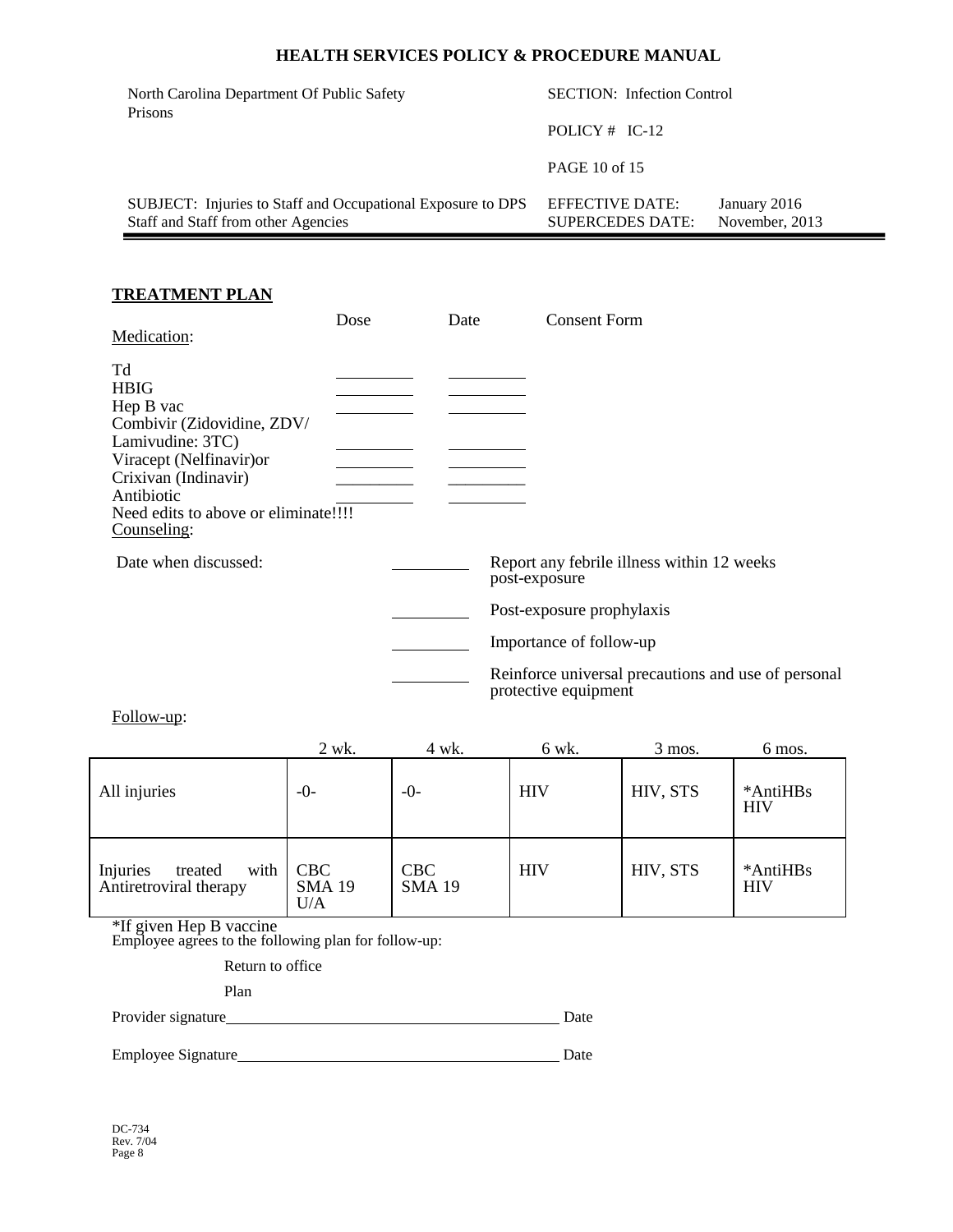| North Carolina Department Of Public Safety<br>Prisons                                              | <b>SECTION:</b> Infection Control          |                                |
|----------------------------------------------------------------------------------------------------|--------------------------------------------|--------------------------------|
|                                                                                                    | POLICY $#$ IC-12                           |                                |
|                                                                                                    | PAGE 11 of 15                              |                                |
| SUBJECT: Injuries to Staff and Occupational Exposure to DPS<br>Staff and Staff from other Agencies | EFFECTIVE DATE:<br><b>SUPERCEDES DATE:</b> | January 2016<br>November, 2013 |

## **POST EXPOSURE PROPHYLAXIS (PEP) FOR THE EMPLOYEE OCCUPATIONALLY EXPOSED TO HIV: FACT SHEET**

Employees who are exposed to HIV (the AIDS virus) risk infection. The risk from a needle stick injury involving HIV infected blood is approximately 0.3% (3 in 1000), but may be higher or lower depending on the severity of the injury. The risk from exposures involving mucous membranes or non-intact skin is believed to be lower than the risk from a needle stick, but it is not zero.

At the present time, triple combination antiretroviral therapy is the **recommended** standard of care for post exposure prophylaxis. The antiretroviral drugs which are suggested for PEP are Combivir (Zidovidine; ZDV/Lamivudine; 3TC) and Viracept (Nelfinavir) or Crixivan (Indinavir). These drugs are approved by the Food and Drug Administration for treatment of patients with HIV infection. However, they are not approved for use as a post exposure prevention regimen in employees. Consequently, WRITTEN INFORMED CONSENT PRIOR TO SUCH THERAPY IS REQUIRED.

Although very rare, life threatening or serious irreversible toxicities from the aforementioned combination therapy can occur. Serious reversible toxicities (detailed in the attached consent form) have been observed in a small percentage of persons in the first six weeks of treatment. The optimal dose and duration of PEP treatment is not known. Individual variations in drug tolerance are expected. CAREFUL MEDICAL MONITORING, SUPERVISED BY A TRAINED CLINICIAN DURING ANTIRETROVIRAL THERAPY IS, THEREFORE, MANDATORY.

The effect of combination antiretroviral therapy on unborn children is unknown because harmful effects to the fetus might occur. MEN OR WOMEN ENGAGING IN SEXUAL PRACTICES SHOULD TAKE PRECAUTIONS TO AVOID PREGNANCY FOR AT LEAST FOUR WEEKS AFTER TREATMENT. Sexual activity without barrier contraception, i.e. condoms or barrier dams, is not recommended until an HIV negative status is documented six (6) months after the exposure date.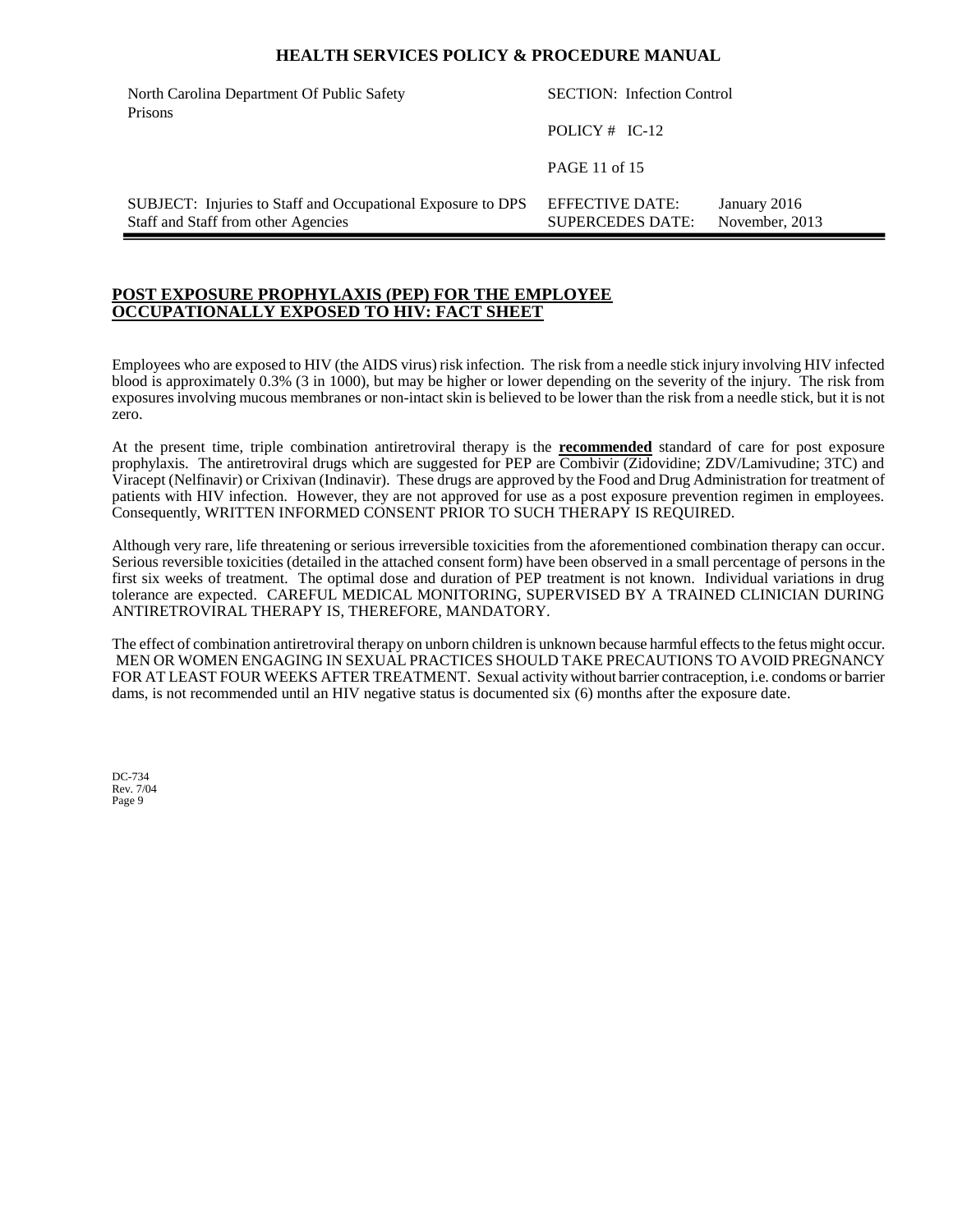| North Carolina Department Of Public Safety<br>Prisons                                              | <b>SECTION:</b> Infection Control          |                                |
|----------------------------------------------------------------------------------------------------|--------------------------------------------|--------------------------------|
|                                                                                                    | POLICY $#$ IC-12                           |                                |
|                                                                                                    | PAGE 12 of 15                              |                                |
| SUBJECT: Injuries to Staff and Occupational Exposure to DPS<br>Staff and Staff from other Agencies | EFFECTIVE DATE:<br><b>SUPERCEDES DATE:</b> | January 2016<br>November, 2013 |

#### **Consent to Take an Approved Drug(s) for a Non-Approved Indication**

#### COMBIVIR (ZIDOVIDINE; ZDV/ LAMIVUDINE; 3TC) and VIRACEPT (NELFINAVIR) or Crixivan (INDINAVIR) FOR PREVENTION OF HIV INFECTION AFTER OCCUPATIONAL EXPOSURE TO HIV

I may have been exposed to HIV (Human Immunodeficiency Virus), the virus which causes AIDS, in my workplace. My clinician has offered me the treatment options of combination therapy. Combination therapy consists of Combivir (Zidovudine; ZDV/Lamivudine; 3TC) and Viracept (Nelfinavir) or Crixivan (Indinavir).. Although these drugs are indicated for treatment of established HIV infection, they are not approved by the Food and Drug Administration (FDA) for preventing infection after exposure.

#### IF I DECIDE TO TAKE A POSTEXPOSURE PROPHYLAXIS REGIMEN THE FOLLOWING WILL OCCUR:

- 1. My blood will be drawn and tested for routine chemistries as well as HIV.<br>2. A urine sample will be obtained to screen for kidney stones.
- A urine sample will be obtained to screen for kidney stones.
- 3. A urine sample will be obtained to determine if I am pregnant (women only).
- 4. I will be given a prescription for combination therapy. The instructions will be as follows:
	- a. Combivir (Zidovudine 300 mg/Lamivudine 150 mg) one tablet by mouth every twelve hours with or without food b. Viracept (Nelfinavir) 250 mg five tablets by mouth every twelve hours with food
	- c. **or** Crixivan 400 mg capsules two capsules po Q8H on an empty stomach with water
- 5. I will be required to return to my clinician in 2 weeks, 4 weeks, 6 weeks, 3 months, and 6 months. Urine and/or blood tests may be performed on each visit.
- 6. If I experience adverse reactions or develop abnormal laboratory tests, this combination regimen may be discontinued or the dosage adjusted.

#### BENEFITS OF TREATMENT

The risk of infection from exposure is not known with certainty. However, should HIV infection occur, the outcome may be fatal. Antiretroviral regimen may prevent infection after exposure to HIV. The benefit of antiretroviral therapy in preventing infection after exposure is unproven. If treatment is delayed for more than 24 hours, the benefits of antiretroviral therapy becomes uncertain. The duration of antiretroviral treatment likely to prevent infection is not known, but could be prolonged. For this reason, many clinicians recommend taking the drug(s) for at least four  $(\tilde{4})$  weeks.

#### RISKS

If I take antiretroviral regimen, I might develop symptoms including headache, skin rash, flank pain, muscle pain, tiredness, loss of appetite, trouble sleeping, fever, nausea, vomiting, dizziness, gas and diarrhea. Although unlikely, I might also develop anemia, low white blood count, hepatitis (liver inflammation), nervous system inflammation (meningitis, encephalitis), muscle inflammation, diabetes, lipodystrophy (abnormal fat deposits) or other serious adverse effects.

Although considered unlikely, delayed effects of antiretroviral regimens could include carcinogenesis (cancer) or mutagenesis (mutations in genetic material). Having my blood drawn may be painful and may cause a bruise, or rarely, an infection.

#### TREATMENT OPTIONS

Treatment with antiretroviral drugs is voluntary. If I decide to stop taking such therapy, I should notify my clinician within 24 hours. If I elect to receive or discontinue post exposure antiretroviral therapy, neither my employment nor other treatment and follow-up for my exposure will be affected. Declining post exposure antiretroviral therapy will not affect benefits to which I am otherwise entitled as a result of my exposure.

I certify that I have read the preceding, or it has been read to me, and that I understand its content. I understand fully the risks/benefits as they have been explained to me. I elect to take combination therapy.

 $\frac{1}{2}$  ,  $\frac{1}{2}$  ,  $\frac{1}{2}$  ,  $\frac{1}{2}$  ,  $\frac{1}{2}$  ,  $\frac{1}{2}$  ,  $\frac{1}{2}$  ,  $\frac{1}{2}$  ,  $\frac{1}{2}$  ,  $\frac{1}{2}$  ,  $\frac{1}{2}$  ,  $\frac{1}{2}$  ,  $\frac{1}{2}$  ,  $\frac{1}{2}$  ,  $\frac{1}{2}$  ,  $\frac{1}{2}$  ,  $\frac{1}{2}$  ,  $\frac{1}{2}$  ,  $\frac{1$ Date Employee Signature

 $\overline{\phantom{a}}$  , and the contribution of the contribution of the contribution of the contribution of the contribution of the contribution of the contribution of the contribution of the contribution of the contribution of the Date Clinician Signature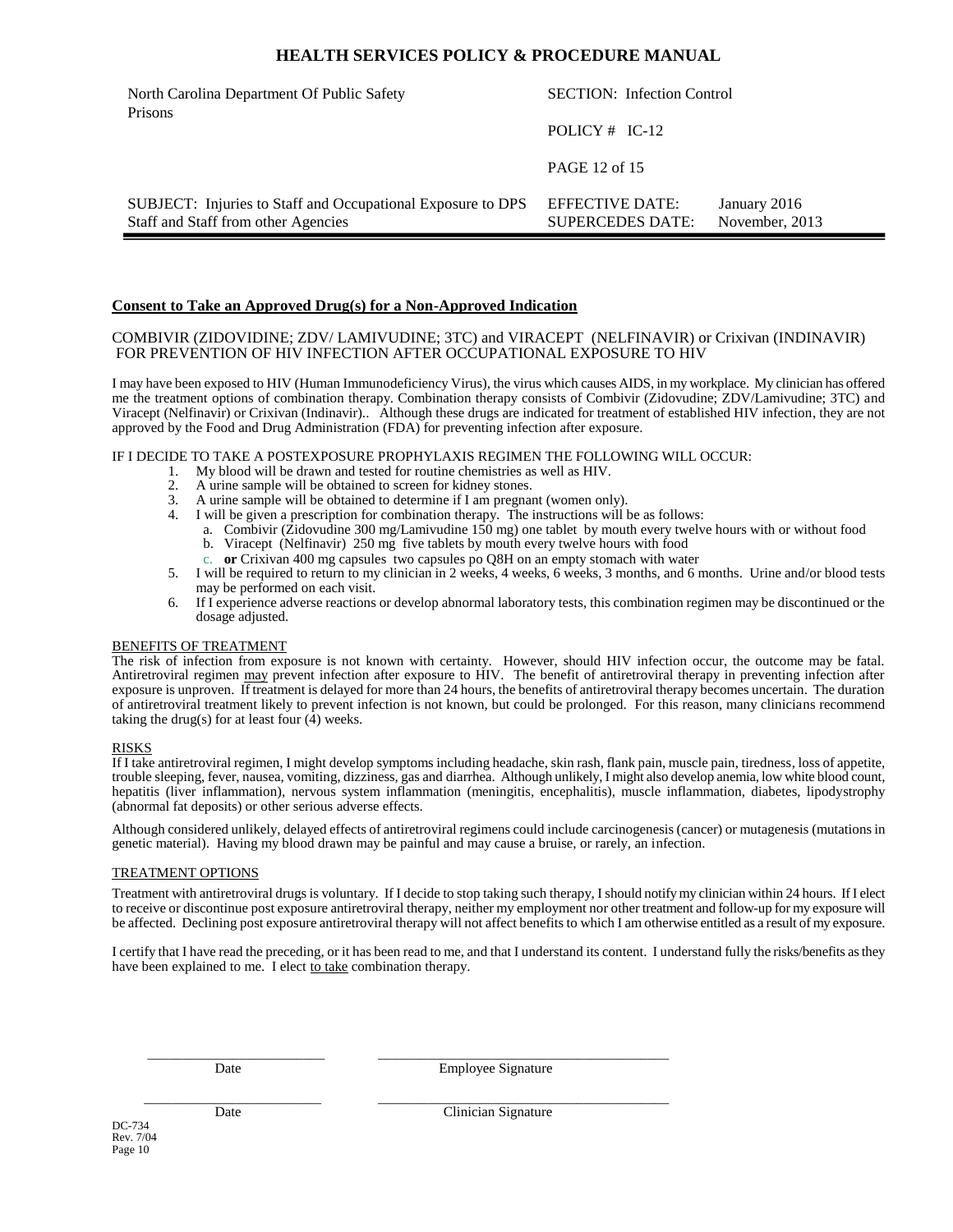| North Carolina Department Of Public Safety<br>Prisons                                              | <b>SECTION:</b> Infection Control                 |                                |  |
|----------------------------------------------------------------------------------------------------|---------------------------------------------------|--------------------------------|--|
|                                                                                                    | POLICY $#$ IC-12                                  |                                |  |
|                                                                                                    | PAGE 13 of 15                                     |                                |  |
| SUBJECT: Injuries to Staff and Occupational Exposure to DPS<br>Staff and Staff from other Agencies | <b>EFFECTIVE DATE:</b><br><b>SUPERCEDES DATE:</b> | January 2016<br>November, 2013 |  |

## **ANTIRETROVIRAL TREATMENT INSTRUCTIONS FOR EMPLOYEES OCCUPATIONALLY EXPOSED TO HIV**

#### I. MEDICATION AVAILABILITY

Employees electing to receive an antiretroviral regimen should start therapy as soon as possible. The emergency Department or Comp Care Facility where the employee is receiving treatment may provide a 3-day supply of medication, in order to allow time for the patient's pharmacy to obtain additional medication. If the emergency department or Comp Care Facility is unable to provide a 3-days supply, the employee should be given a prescription for a 3-day supply of medication, in addition to the prescription for the 4 week supply. The employee should go directly to their local pharmacy listed on the **Corvel DOC WC Authorization/Physician's Report/Pharmacy Guide Sheet** with the prescriptions to obtain their supply of PEP medication. In the event that local acquisition is not possible, an emergency 3-day supply of medication may be obtained from Central Pharmacy or McCain Pharmacy. If the employee has contacted the area pharmacies and the medication must be ordered and will not be available until the next day, the Central Pharmacy/McCain on-call pharmacist may fill the prescriptions for a 3-day supply of medication. If this is necessary, the employee should call Central Prison/McCain and have them page the on-call pharmacist.

GIVE TO EMPLOYEE IF APPROPRIATE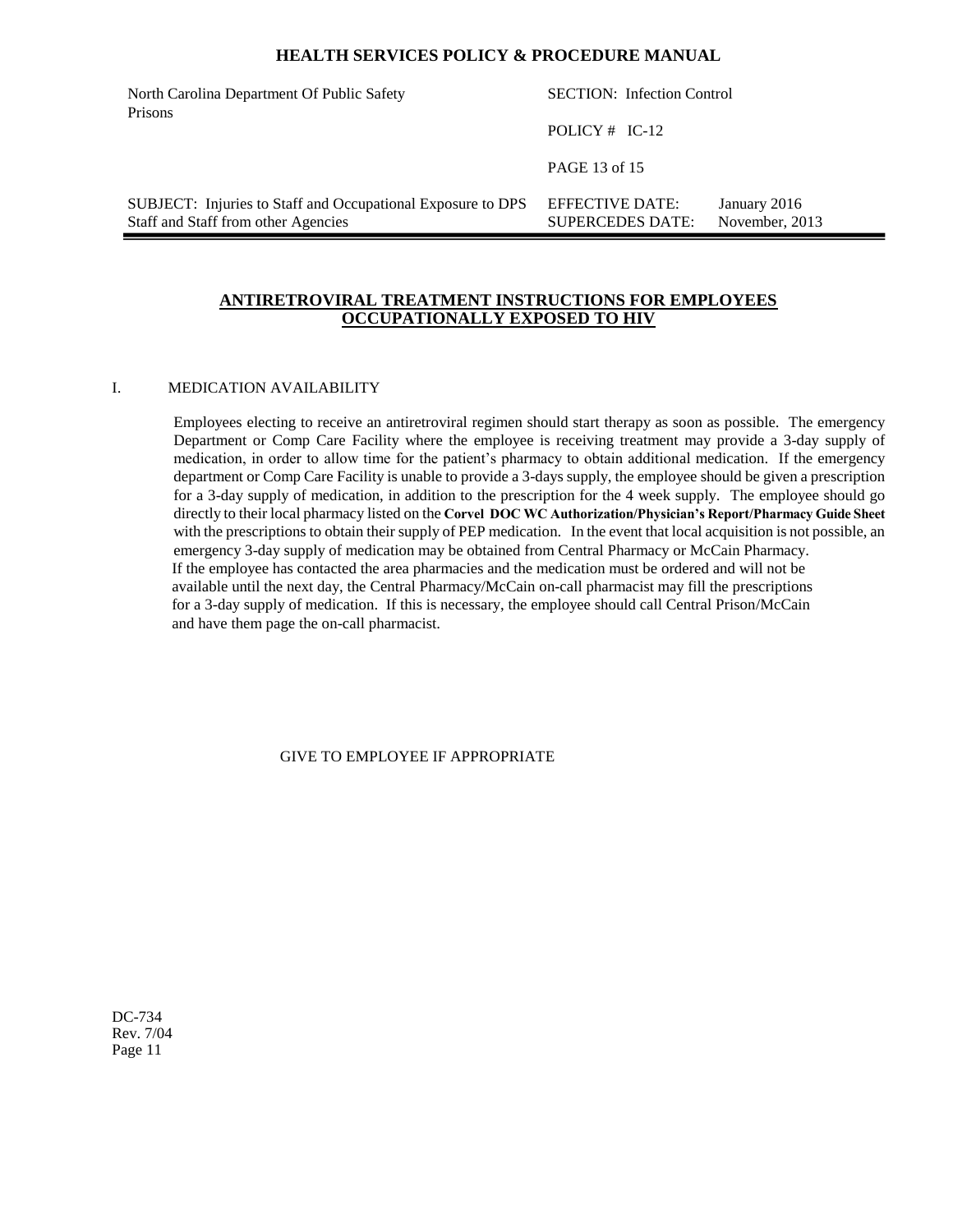| North Carolina Department Of Public Safety                                                         | <b>SECTION:</b> Infection Control          |                                |  |
|----------------------------------------------------------------------------------------------------|--------------------------------------------|--------------------------------|--|
| Prisons                                                                                            | POLICY $#$ IC-12                           |                                |  |
|                                                                                                    | PAGE 14 of 15                              |                                |  |
| SUBJECT: Injuries to Staff and Occupational Exposure to DPS<br>Staff and Staff from other Agencies | EFFECTIVE DATE:<br><b>SUPERCEDES DATE:</b> | January 2016<br>November, 2013 |  |

## **BLOOD-BORNE PATHOGEN EXPOSURE - WRITTEN OPINION**

| To:                             | Department of Correction (Human Resources)                                                                                                                                                                                                                                                  |
|---------------------------------|---------------------------------------------------------------------------------------------------------------------------------------------------------------------------------------------------------------------------------------------------------------------------------------------|
| From:                           | (Please Print)                                                                                                                                                                                                                                                                              |
| Telephone #:                    |                                                                                                                                                                                                                                                                                             |
| Date:                           | (This form must be sent no later than 15 days after the initial visit.)                                                                                                                                                                                                                     |
| Name of Exposed Employee:       |                                                                                                                                                                                                                                                                                             |
| Date of Exposure:               |                                                                                                                                                                                                                                                                                             |
|                                 | The above named employee was examined $\frac{1}{\text{(Date)}}$ for evaluation of the above<br>dated blood-borne pathogen exposure. It was determined on this visit that:                                                                                                                   |
|                                 | The Hepatitis B vaccine is not indicated because<br>The Hepatitis B vaccine is indicated and was:<br>received<br>refused at this time<br>HIV post-exposure prophylaxis is not indicated because<br>-HIV post-exposure prophylaxis is indicated and was:<br>received<br>refused at this time |
| The employee                    | $\frac{\ }{\ }$ was<br>was not informed of the need for the above follow-up                                                                                                                                                                                                                 |
| The employee: was               | was not informed of the results of the evaluation.                                                                                                                                                                                                                                          |
|                                 | It was determined that the employee should return for the following follow-up evaluation:                                                                                                                                                                                                   |
| Provider Signature              |                                                                                                                                                                                                                                                                                             |
| <b>Attending Physician:</b>     | Mail original form completed/and_signed with evaluation to:<br>(Correctional Facility Name)<br>ATTENTION: PERSONNEL DEPARTMENT                                                                                                                                                              |
|                                 | (ADDRESS)                                                                                                                                                                                                                                                                                   |
|                                 |                                                                                                                                                                                                                                                                                             |
| Original: - DOC Employee Health | (City, State, Zip Code)                                                                                                                                                                                                                                                                     |

*DC-734 Rev. 7/04*

 $\mathbf{I}$ 

*Copy: - Exposed Employee*